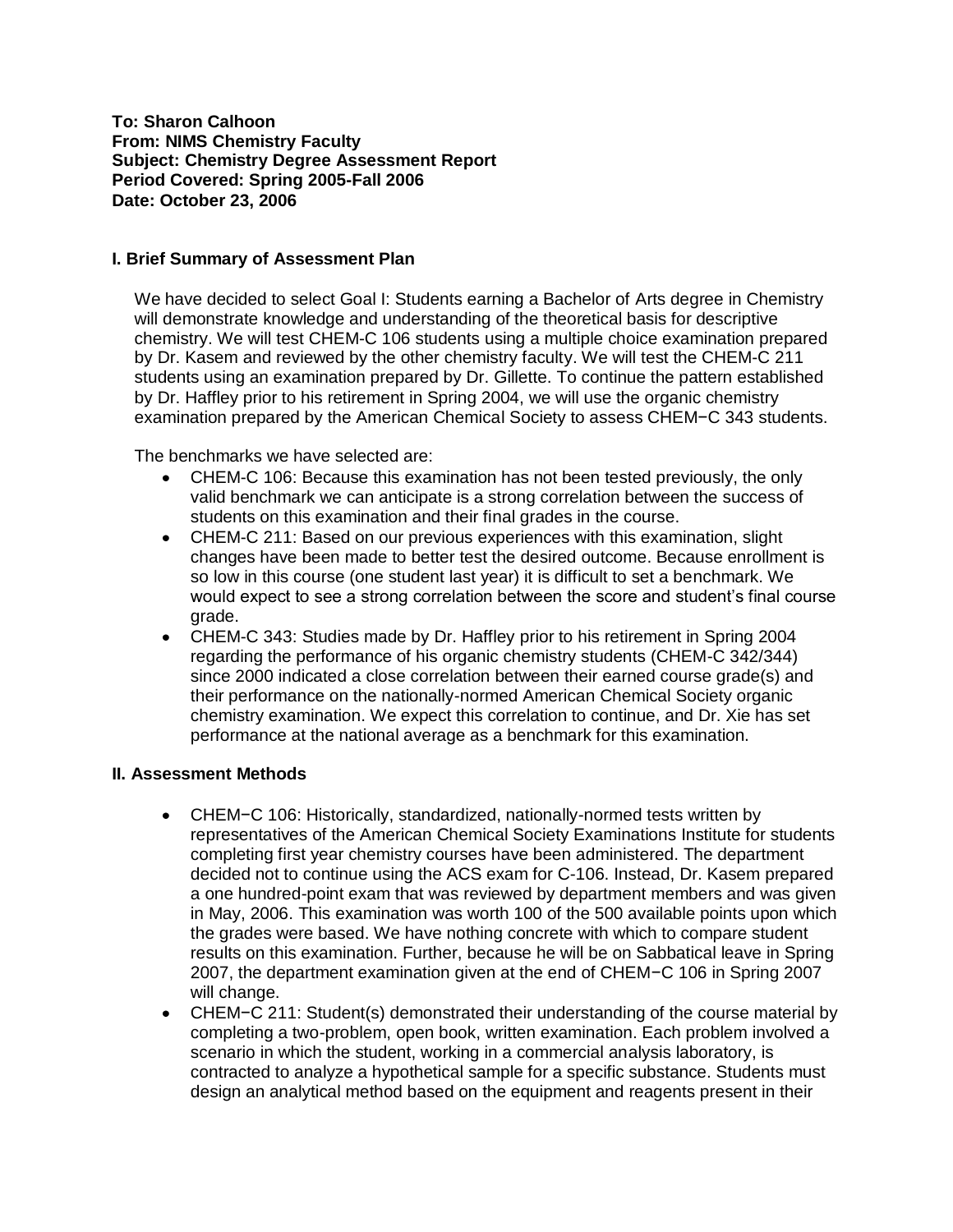"analytical business" and prepare a complete procedure for each analysis, including standardization of reagents. They present this information to the instructor, who then generates data appropriate for the analysis. Using these data, students determine the outcome of the analysis and write a formal report to the person requesting the analysis. This examination, which counts for 200 points of a possible 800 points in the course, was last given by Dr. Gillette in December, 2005.

CHEM−C 434: Dr. Xie gave the American Chemical Society organic chemistry examination in May, 2005. Students are accountable for their performance on this examination because it is worth 200 points towards the total of 600 available points upon which their final grade is based.

## **III. Description of Assessment Results**

Only very limited data have been collected since the assessment document was prepared because the number of chemistry majors is small.

- CHEM−C 106: Dr. Kasem's analysis of the department exam, completed by twenty students, data appears as Appendix I at the end of this report.
- CHEM−C 211: The one student who took the CHEM-C211 exam did extremely well, producing a nearly perfect exam. Because he is a strong student, it's difficult to tell whether his success is a measure of program improvements or whether he is someone who has a command over the material because of his experiences in prerequisite courses.
- Dr. Xie's students also took the nationally-normed American Chemical Society organic chemistry examination last year, and the average of the class (40.09/70) was higher than the national average (39.22/70). The data also indicate a correlation between their earned course grade(s) and their performance on the exam.

## **IV. Using Assessment for Program Improvement**

The addition of Dr. Xie to our department has brought expertise in new areas of chemistry, particularly Green Chemistry. Taking advantage of her areas of expertise, we have added several new courses to the chemistry offerings. These changes have caused us to reconsider the requirements for our BA degree in Chemistry. Dr. Xie is examining the requirements for a similar degree on our peer campuses, and the department members are currently in the process of discussing possible degree requirement changes. Once we have completed our examination of our degree requirements, then we will decide whether making changes in our assessment plan is appropriate.

## **V. Dissemination of Results**

Students learn of the assessment results because, in each case, the grades they earn on the exams count heavily into their final course grades. Faculty/staff learn of the results when the department members meet to consider program changes and/or modifications. To date there have been no relevant responses to report.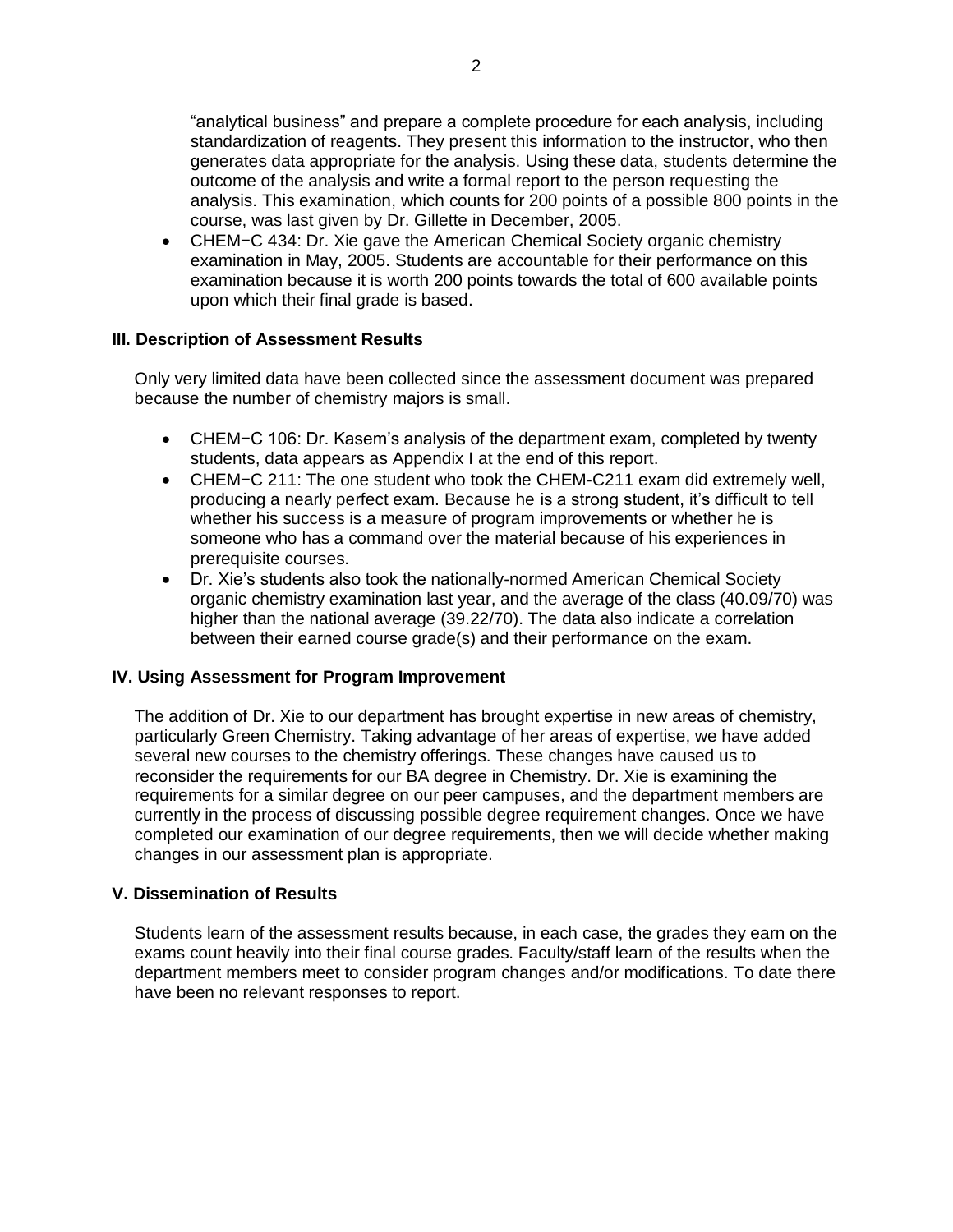# **Appendix 1**: **Learning Assessments Report, C106 (Spring 2006)**

#### Instructor: Kasem K. Kasem

Test Used: Departmental test composed by Dr. Kasem and reviewed by the Chemistry faculty Time allowed: 120 minutes

Participating students: 20 (including five declared Chemistry majors)

Statistics: Highest number of correct answers within the given time is 48 out of 60

Average number of correct answers is 35

Average number for chemistry students is 37

Comments:

- The test is at the same or little above the level of difficulty as ACS exams.  $\bullet$
- Taking the above point into consideration, only less than 1% of students' nations' wide  $\bullet$ answer 52/60 ACS exam questions correctly. The results of this test are very consistent with the level of IUK students. The average score in this test is within the national average of national test.
- Scores of this test are also consistent with the final grades which the students got in the non-multiple choice exams given during the spring semester. Table 1 illustrates this point.
- Students scores less than expected in questions that requires application of exponents or logarithms.
- Because of the nature of multiple choice tests, more testing is needed to have enough information that we can use to judge our students comprehension and learning style.